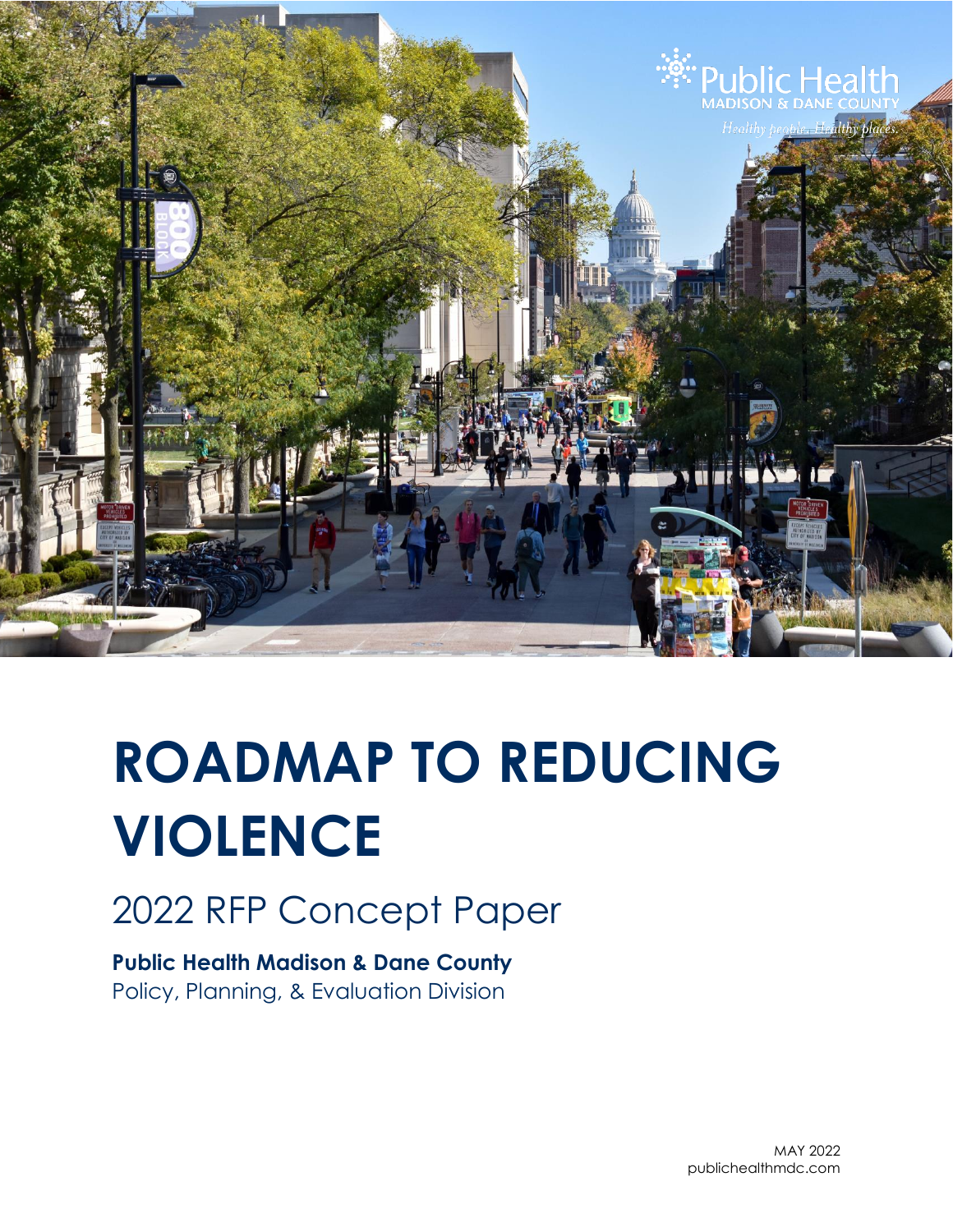# **PROJECT BACKGROUND/RATIONAL FOR RFP**

Released in March 2021, the Madison Dane County Roadmap to Reducing Violence is a comprehensive plan establishing goals, strategies, and objectives to address the full spectrum of violence prevention and offer a coordinated approach to reduce violence in Madison and Dane County. Grounded in a public health approach to violence, the plan uses science, data, and community input to better understand the problems and create solutions and actions to curve violence.

The plan includes five large goals with numerous evidence-based strategies and objectives to address the goals. In June of 2021, the Madison Dane County Violence Prevention (MDCVP) Coalition was reconvened to plan priorities for 2022. Participants of the Coalition, self-selected, and were connected to five workgroups centered on the five large goals of the Roadmap (Data, Children, Youth & Families, Strong Neighborhood, Intervention & Healing, and Coordination).

**Goal 1: Understanding Violence in our Community through Data**: Working to increase systemic data collection, tracking analysis, and communication of the patterns of violence in Dane County in order to inform action and better serve the residents of Madison and Dane County.

**Goal 2: Community Engagement with Children, Youth, and Families:** Investing in and creating more opportunities for children, youth, and families to connect to community resources that promote healthy development and engagement.

**Goal 3: Foster Strong Neighborhoods:** Empowering communities by bringing together residents and community members, including government, to develop trust and working relationships.

**Goal 4: Bolster and Increase Intervention and Continuous Healing for Those Affected by Violence:** Cultivating community strengths, engaging culturally responsive services, and creating strong coordination across services.

**Goal 5: Strengthen Community Capacity, Collaboration, and Coordination of Violence Prevention Efforts:** Build on and expand opportunities for increased, ongoing collaboration and coordination, support funding opportunities driven by data and coalition-determined priorities, offer connections to capacity building opportunities, share violence prevention data and Roadmap status communications, and provide overarching coordination support of the Roadmap execution and evaluation.

Each workgroup then voted on 3-5 priorities for 2022 from within the Roadmap objectives.

Funding under this announcement will support efforts that have been established by the workgroups to advance the objectives outlined in the Roadmap to Reducing Violence.

### **INTENDED AUDIENCE FOR THE RFP**

Funding through this RFP is intended to support multiple nonprofit corporations or public agencies whose service area is Madison and/or Dane County at large. Applicable organizations will be required to have a demonstrated history of successfully implementing violence prevention initiatives; or have plans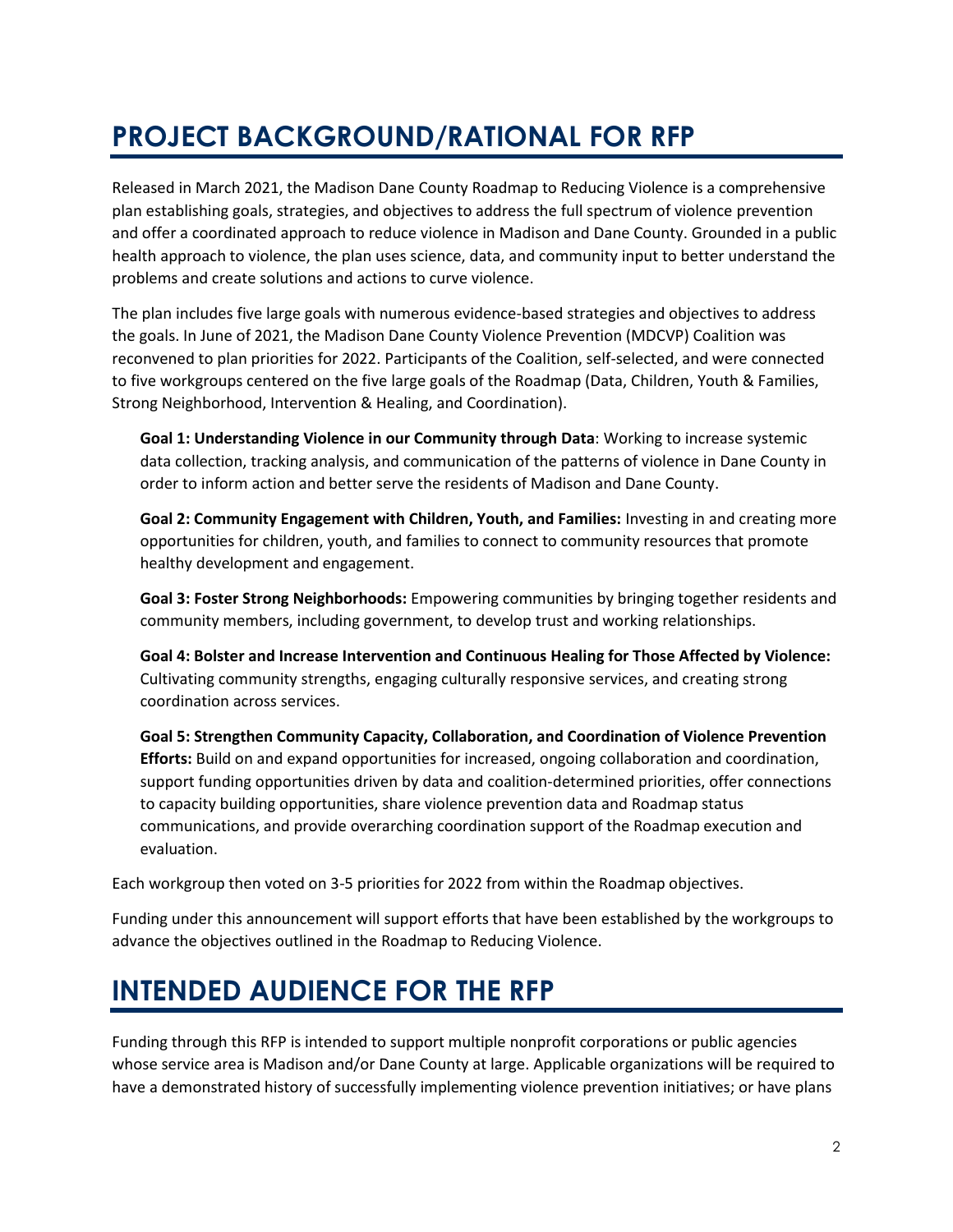for new initiatives that utilize an evidence-based approach and are aligned with the objectives found in the Madison Dane County Roadmap to Reducing Violence.

## **OVERVIEW OF ROADMAP GOALS AND PRIORITY STRATEGIES/ACTIVITIES**

Applicants under this grant opportunity must address **one** overarching Roadmap Goal, and **one**  prioritized objective and associated activities as established by the MDCVP Coalition as the focus for 2022-2023.

Three of the five goals of the Madison Dane County Roadmap for Reducing Violence have been selected as the funding areas for this RFP.

- **Goal 2: Community Engagement with Children, Youth, and Families**
- **Goal 3: Foster Strong Neighborhoods**
- **Goal 4: Bolster and Increase Intervention and Continuous Healing for those affected by Violence**

Applicants must identify how their agency would address one of the three goals listed above. In addition, the application must focus on at least one of the prioritized objectives and activities for the identified goal as outlined in the following section, and as listed in the Roadmap.

### **Goal 2: Community Engagement with Children, Youth, and Families**

#### **Roadmap Strategy 1: Promote healthy families and quality early learning to foster culturally responsive, healthy child development.**

**Objective 3:** Support father-child connectedness, including opportunities for systems involved fathers

#### **Prioritized Activities:**

- 1. Initiatives work to strengthen families and support positive relationships between fathers, children, and co-parents.
- 2. Initiatives provide services to support father in meeting basic needs (e.g., rent and housing support, food security, utility bill assistance, and transit) in order to increase capacity and opportunities to connect with children.

#### **Roadmap Strategy 3: Expand intimate partner violence and sexual assault primary prevention programming to address shared risk and protective factors of violence.**

**Objective 3:** Adopt comprehensive school-based sexual violence and teen dating violence prevention policies and practices that also address the needs of LGBTQ youth.

#### **Prioritized Activities:**

1. Policies and practices are driven or co-created by students.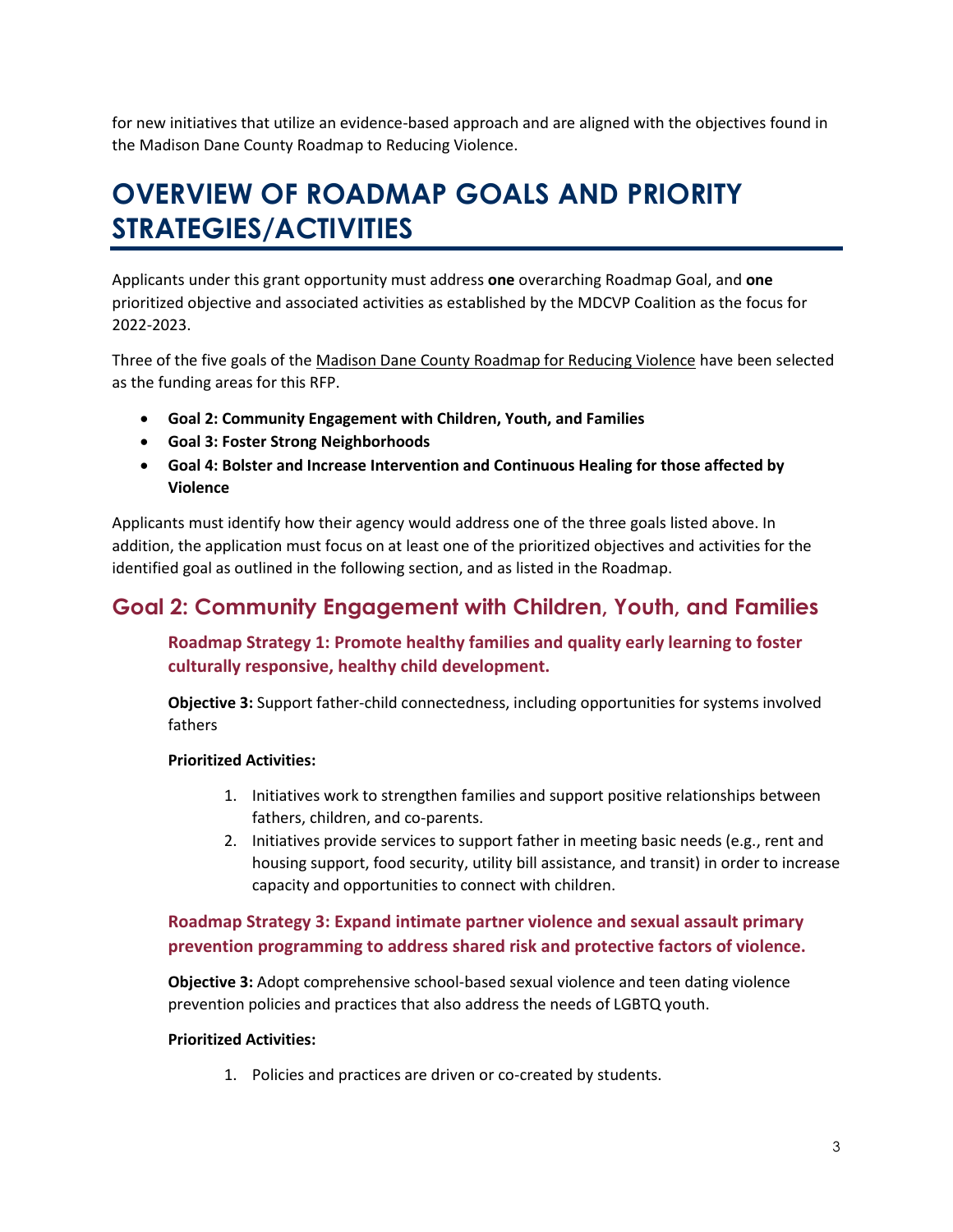- 2. Initiatives provide stipends for youth participation in supporting school policy development related to sexual violence.
- 3. Initiatives demonstrate collaboration and inclusion across diverse student groups/clubs.

#### **Roadmap Strategy 4: Increase employment and workforce development opportunities for youth.**

**Objective 2:** Develop re-engagement centers for young people ages 14-24 who have been disconnected from school and workforce to support skill development and reconnection to educational and employment opportunities.

#### **Prioritized Activities:**

- 1. Staffing and services to support youth reconnection to education and work opportunities.
- 2. Initiatives focused on the emerging adult population, including youth over the age of 18.

### **Goal 3: Foster Strong Neighborhoods**

#### **Roadmap Strategy 1: Improve government-community relationships.**

**Objective 2:** Increase knowledge, awareness, leadership, and power provided through civic engagement and collective action among residents in the neighborhoods.

#### **Prioritized Activities:**

- 1. Outreach to identify and invite those best positioned and committed to serve as community organizers and neighborhood leaders, including young people and people affected by violence.
- 2. Community Organizing Training and Mentorship
	- a) Organizers develop skills in creating shared space and activities to foster community engagement about violence prevention and community cohesion.
	- b) Program connects organizers to mentor.

#### **Roadmap Strategy 2: Build resident leadership and collective action to improve community well-being.**

**Objective 1:** Build capacity for residents to lead organizations to address the needs of their neighborhoods

#### **Prioritized Activities:**

- 1. Process for Community-Government Engagement
	- a) Organizers learn language and ways of engaging with government processes to enhance impact of community voices.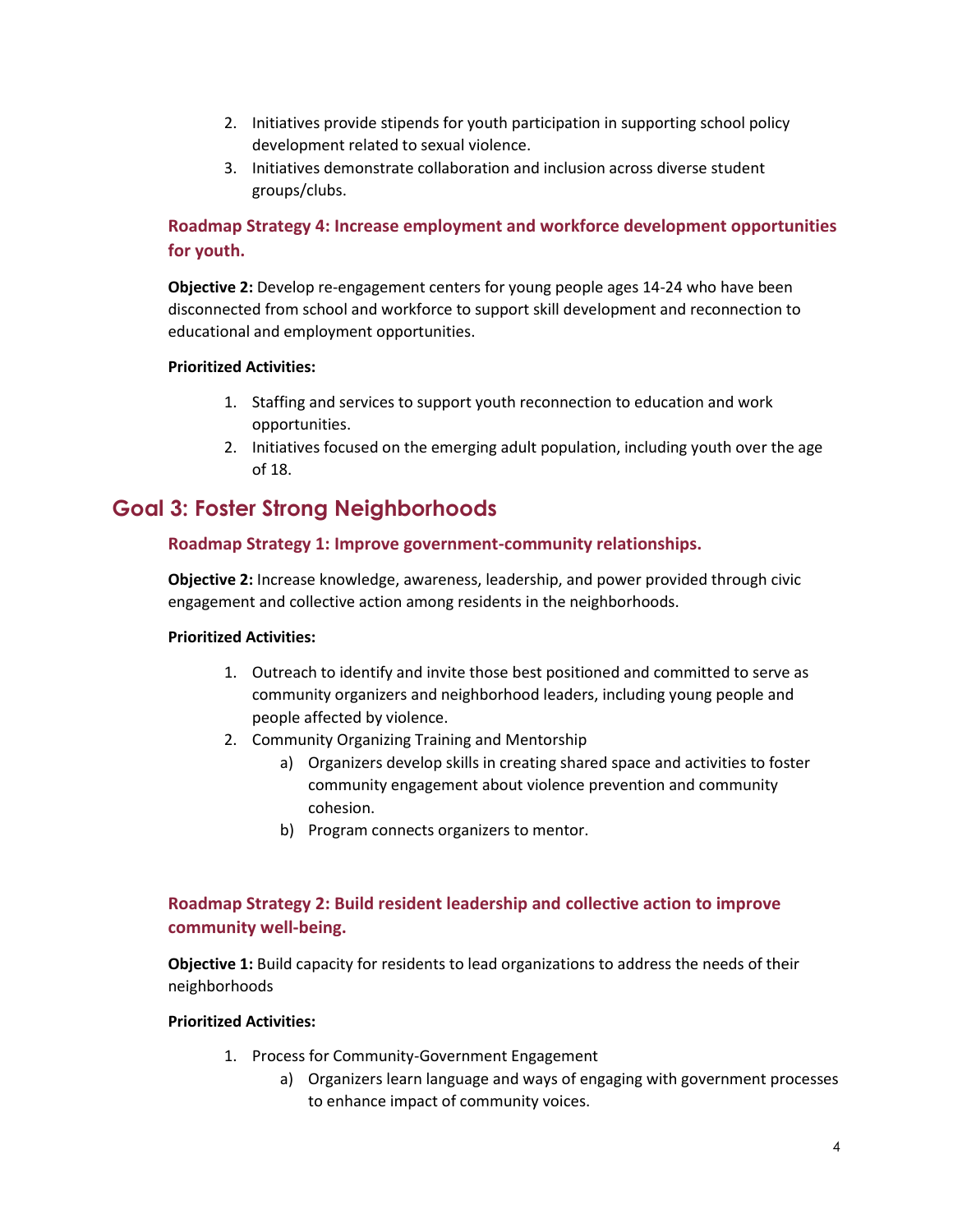- b) Organizers attend a government meeting to learn how to engage effectively.
- 2. Funding and grant writing
	- a) Organizers gain exposure to funding, grant processes, and business development for new ideas.

### **Goal 4: Bolster and Increase Intervention and Continuous Healing for those affected by Violence**

#### **Roadmap Strategy 1: Create and support systems that respond to individual and community needs prior to, during, and following violence incidents.**

**Objective 3:** Strengthen referral systems and coordination among agencies that provide support and services to perpetrators, victims, and those at risk of perpetration or victimization.

#### **Prioritized Activities:**

- 1. Bolster agencies that support re-entry from the justice system as well as peer support initiatives.
- 2. Initiatives focused on stabilization of families through housing and mental health services with an emphasis on trauma related services.
- 3. Support the creation of more streamlined referral process that address the barriers to housing services.

#### **Roadmap Strategy 3: Promote culturally responsive trauma-informed care, healing, behavioral health, and trauma reduction services.**

**Objective 5:** Work to address service access and coordination barriers stemming from homeless or housing insecure status of participants.

#### **Prioritized Activities:**

- 1. Education and support for property owners/landlords around strategies to limit their role in housing insecurity and evictions.
- 2. Early intervention support for families before they are in crisis and experiencing housing insecurity.
- 3. Initiatives that will work with shelters and other touchpoints that will work to limit the barriers to housing for homeless and housing insecure participants.

#### **Roadmap Strategy 4: Strengthen treatment and healing services for survivors of sexual assault, intimate partner violence, and violence within home environments.**

**Objective 4:** Create streamlined referral systems to services, crisis intervention, and treatment to address trauma experienced by survivors.

#### **Prioritized Activities:**

1. Centralized database around mental health, trauma, and crisis intervention.